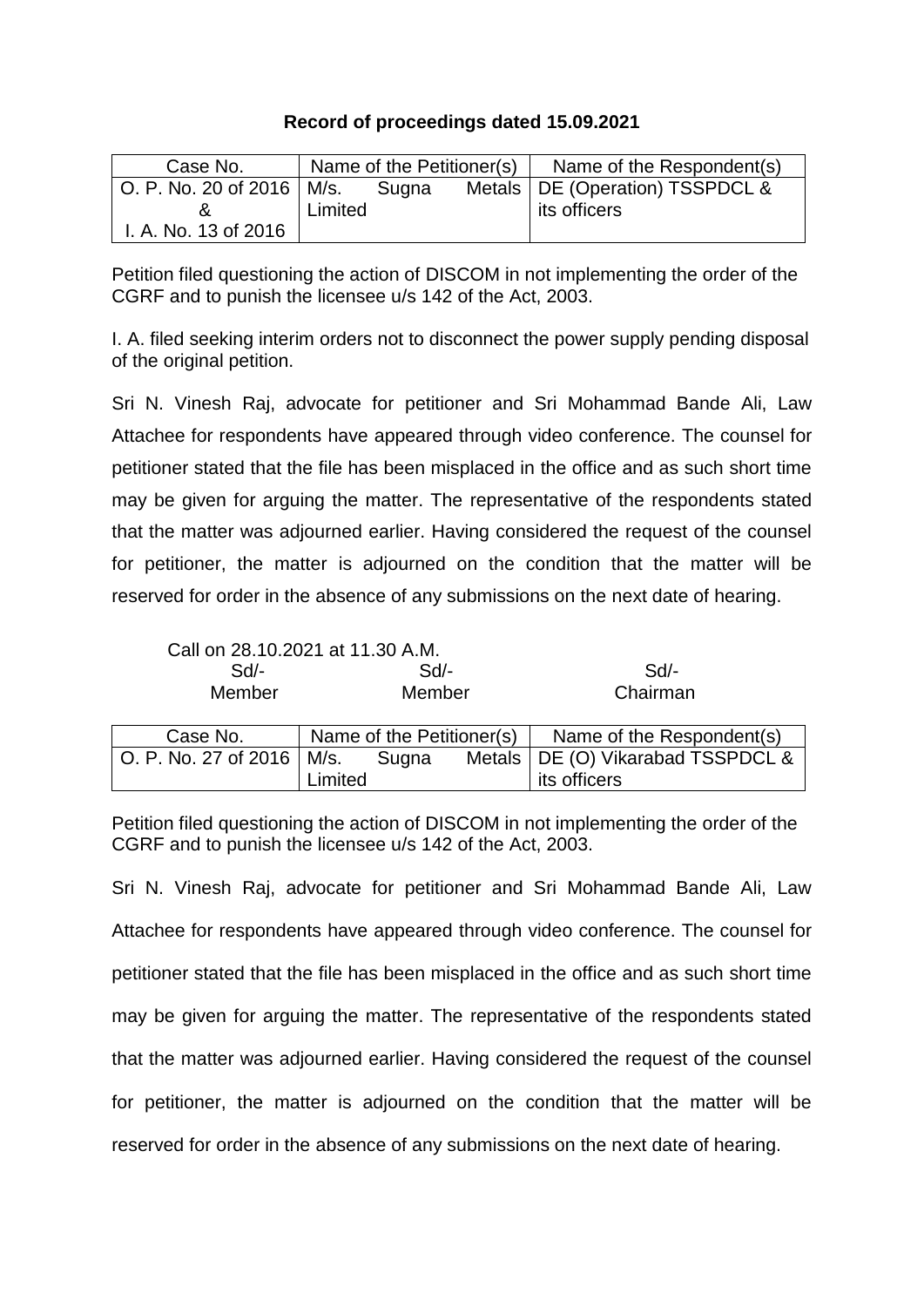| Call on 28.10.2021 at 11.30 A.M. |        |          |
|----------------------------------|--------|----------|
| Sd/-                             | $Sd$ - | $Sd/$ -  |
| Member                           | Member | Chairman |
|                                  |        |          |

| Case No.                    | Name of the Petitioner(s) |       | Name of the Respondent(s)       |
|-----------------------------|---------------------------|-------|---------------------------------|
| O. P. No. 70 of 2018   M/s. |                           | Sugna | Metals   TSSPDCL & its officers |
|                             | Limited                   |       |                                 |

Petition filed seeking directions to readjust the open access demand and to punish the licensee for not refunding the excess amount collected towards charges.

Sri N. Vinesh Raj, advocate for petitioner and Sri Mohammad Bande Ali, Law Attachee for respondents have appeared through video conference. The counsel for petitioner stated that the file has been misplaced in the office and as such short time may be given for arguing the matter. The representative of the respondents stated that the matter was adjourned earlier. Having considered the request of the counsel for petitioner, the matter is adjourned on the condition that the matter will be reserved for order in the absence of any submissions on the next date of hearing.

Call on 28.10.2021 at 11.30 A.M.

| Sd<br>Member              | $Sd$ -<br>Member                              | $Sd$ -<br>Chairman        |
|---------------------------|-----------------------------------------------|---------------------------|
| Case No.                  | Name of the Petitioner(s)                     | Name of the Respondent(s) |
| O. P. (SR) No. 31 of 2021 | M/s. Sri Sai Ram Ice   TSSPDCL & its officers |                           |
|                           | Factory                                       |                           |

Petition filed seeking refund of the amounts paid towards electricity charges and punishing the respondents for non-compliance of the order of the Ombudsman U/s 146 of the Act, 2003.

There is no representation on behalf of the petitioner. The matter is adjourned for want of appearance.

| Call on 28.10.2021 at 11:30 A.M. |        |          |
|----------------------------------|--------|----------|
| $Sd$ -                           | Sd     | Sd       |
| Member                           | Member | Chairman |

| Case No.                                 | Name of the Petitioner(s) | Name of the Respondent(s) |
|------------------------------------------|---------------------------|---------------------------|
| O. P. No. 36 of 2021   M/s. L. B. Kunjir |                           | 'TSSPDCL                  |
|                                          |                           |                           |

Petition filed seeking reimbursement of the principle amount alongwith DPS / LPS for the energy supplied to the DISCOM.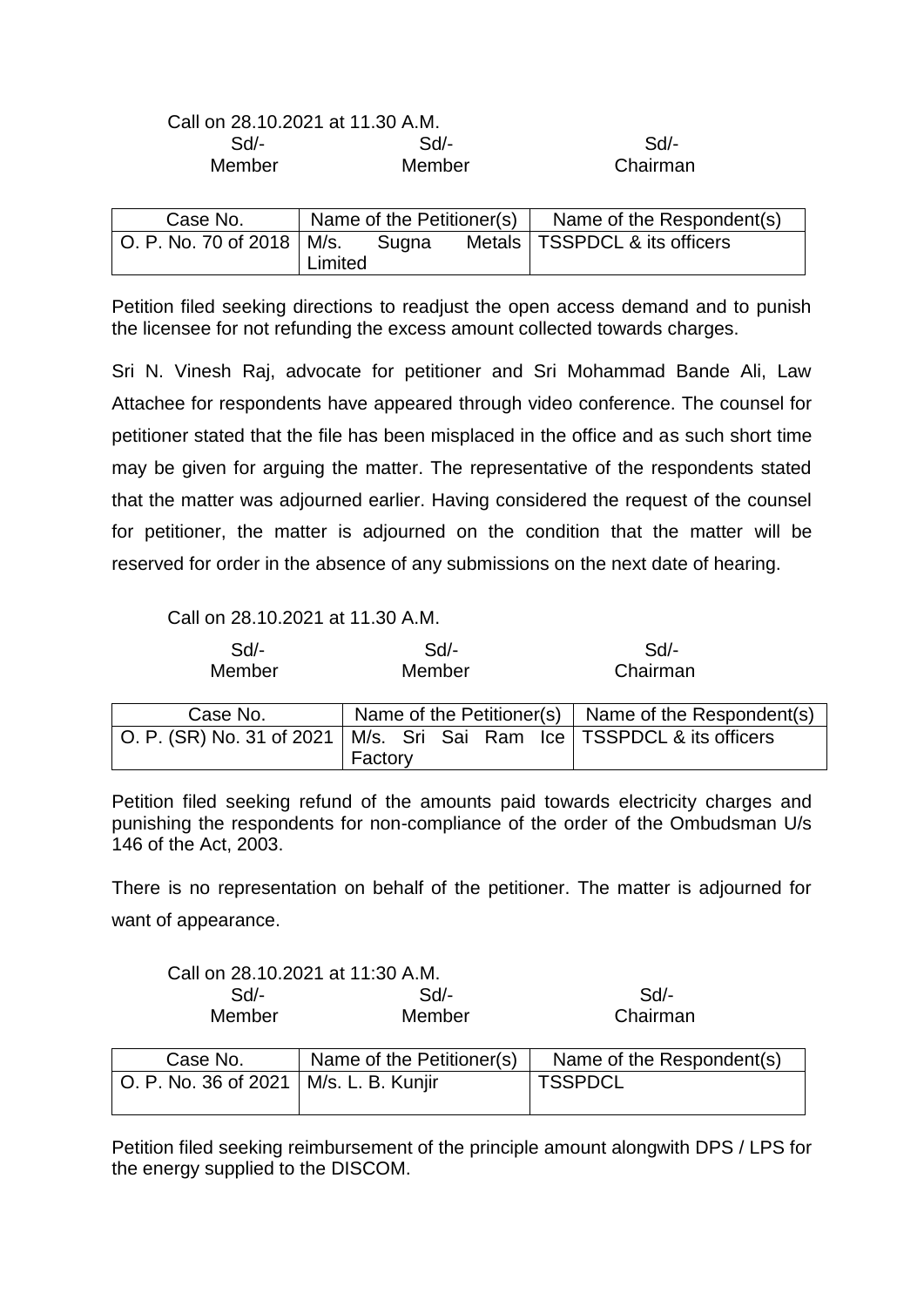Sri V. N. Bohra, advocate for the petitioner and Sri. Mohammad Bande Ali, Law Attachee for respondent have appeared through video conference. The counsel for the petitioner stated that the matter involves payment of amounts towards generation and it is coming up for the first time. The representative of the respondent stated that the matter may adjourned as the respondent has to file its counter affidavit. In view of the request of the respondent, the matter is adjourned.

| Call on 28.10.2021 at 11:30 A.M. |                                                |                           |
|----------------------------------|------------------------------------------------|---------------------------|
| Sd/-                             | $Sd$ -                                         | Sd/-                      |
| Member                           | Member                                         | Chairman                  |
|                                  |                                                |                           |
| Case No.                         | Name of the Petitioner(s)                      | Name of the Respondent(s) |
| O. P. (SR) No. 23 of 2021        | M/s. Heavy Water Plant   TSNPDCL & its officer |                           |
| &                                | (Manuguru) & another                           |                           |
| I. A. (SR) No. 24 of 2021        |                                                |                           |

Petition filed seeking questioning the claim made by TSNPDCL towards grid support charges due to it as the same exempted under section 184 of the Act, 2003.

I. A. filed seeking interim directions for suspending the demand notice of TSNPDCL and all consequential actions.

Sri D. Narendar Naik, advocate for the petitioner has appeared through video conference. The counsel for the petitioner stated about the issue involved in the petition. He relied on section 184 of the Electricity Act, 2003 to state that the petitioners are exempted from the provisions of the Act, 2003. As such, the claim made by the DISCOM towards arrears of grid support charges cannot be agreed to. The counsel for petitioner relied on several other enactments wherein specific Central Government Departments and institutions are exempted from respective enactments of the government. He relied on EPF Act and similar Acts. He also relied on the provisions of Value Added Tax. Reference has also been made to a judgment of the Hon'ble Supreme Court rendered in the year 2011. It is stated that though it is a fact that any consumer is liable to pay grid support charges but the petitioners herein are not liable for the same. Having heard the submissions of the counsel for petitioners, the matter is reserved for orders in respect of the maintainability of the petition.

| $Sd$ - | Sd/-   | Sd/-     |
|--------|--------|----------|
| Member | Member | Chairman |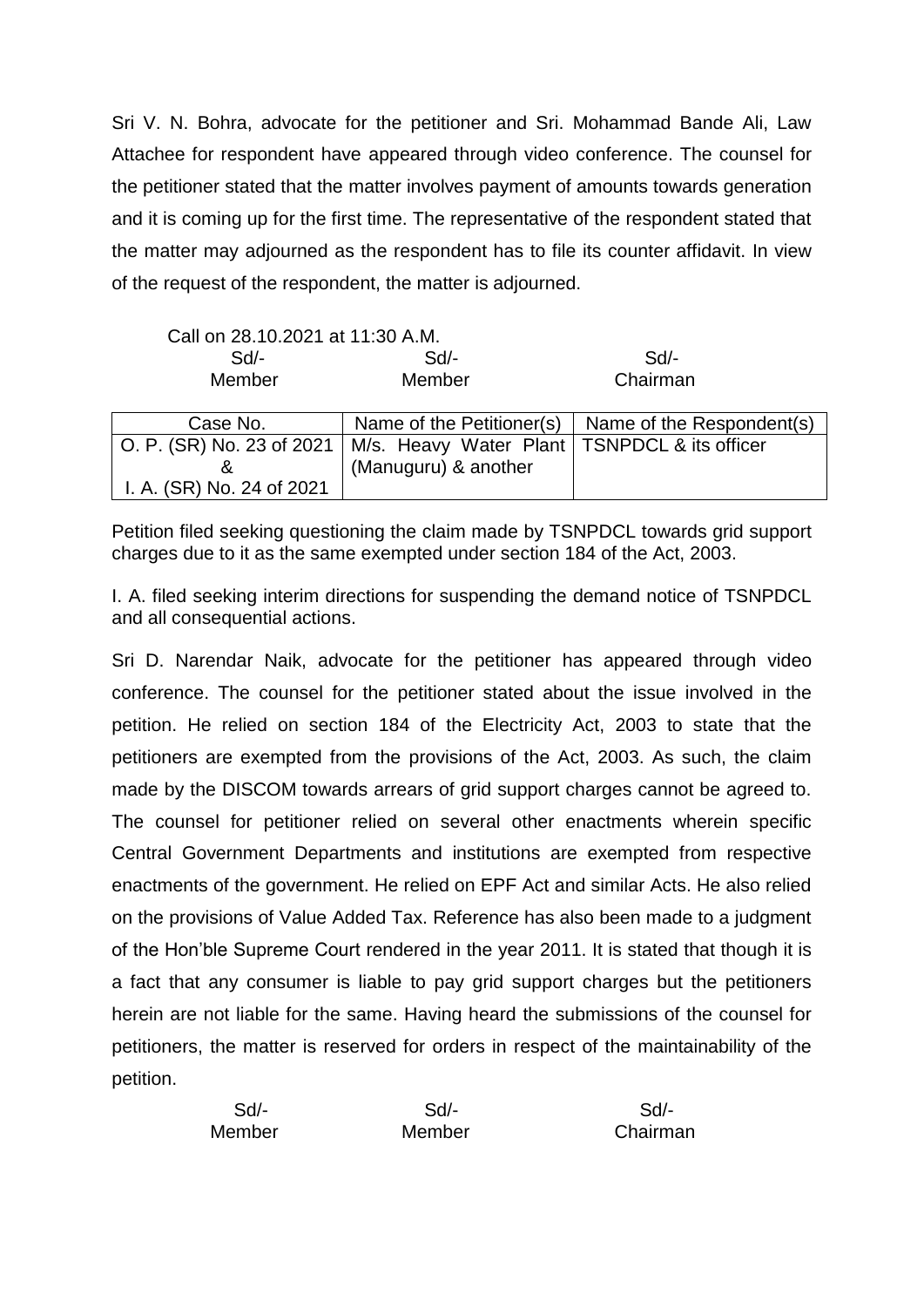| Case No.                              | Name of the Petitioner(s) | Name of the Respondent(s) |
|---------------------------------------|---------------------------|---------------------------|
| R. P. (SR) No. 19 of 2021   TSDISCOMs |                           | -None-                    |
|                                       |                           |                           |
| O. P. No. 24 of 2020                  |                           |                           |

Review petition filed seeking review of the order dated 02.01.2021 in O. P. No. 24 of 2021 passed by the Commission.

Sri. Mohammad Bande Ali, Law Attachee for review petitioners has appeared through video conference. The representative of the review petitioners stated that the review petitioners are seeking review of the order passed by the Commission with regard to the tariff made applicable under the PM KUSUM scheme, more particular the component – A thereof. It is his case that the solar tariff has seen a downward trend over the years and the Commission had not considered the prevailing market conditions in respect of solar tariff. It is stated that several other Commissions have fixed the tariff, which is reflecting the tariff conditions. He has referred to the tariff determined by the other states under the same scheme.

The representative of the review petitioners stated that the proposals were submitted to the Commission relying on most of the parameters notified by CERC, however, the Commission did not consider all the parameters as have been notified in the CERC regulations. The Commission ought to have considered several factors, which were realistic to the market conditions as provided in the CERC regulations. He made reference to the issues of capital cost, interest on working capital, interest on term loans and on the final tariff by explaining the prevailing market conditions and the financial parameters to be adopted. The representative highlighted the importance of downward trend of the tariff, which is required to be considered in the interest of the end consumer while ensuring reasonable return to the project developers, as the capacity involved in the scheme is ranging between 500 KW to 2 MW only. Therefore, he requested for review of the order passed by the Commission by fixing the tariff at Rs. 2.80 per unit. Having heard the submissions of the representative, the matter is reserved for orders.

| $Sd$ - | Sd/-   | Sd/-     |
|--------|--------|----------|
| Member | Member | Chairman |